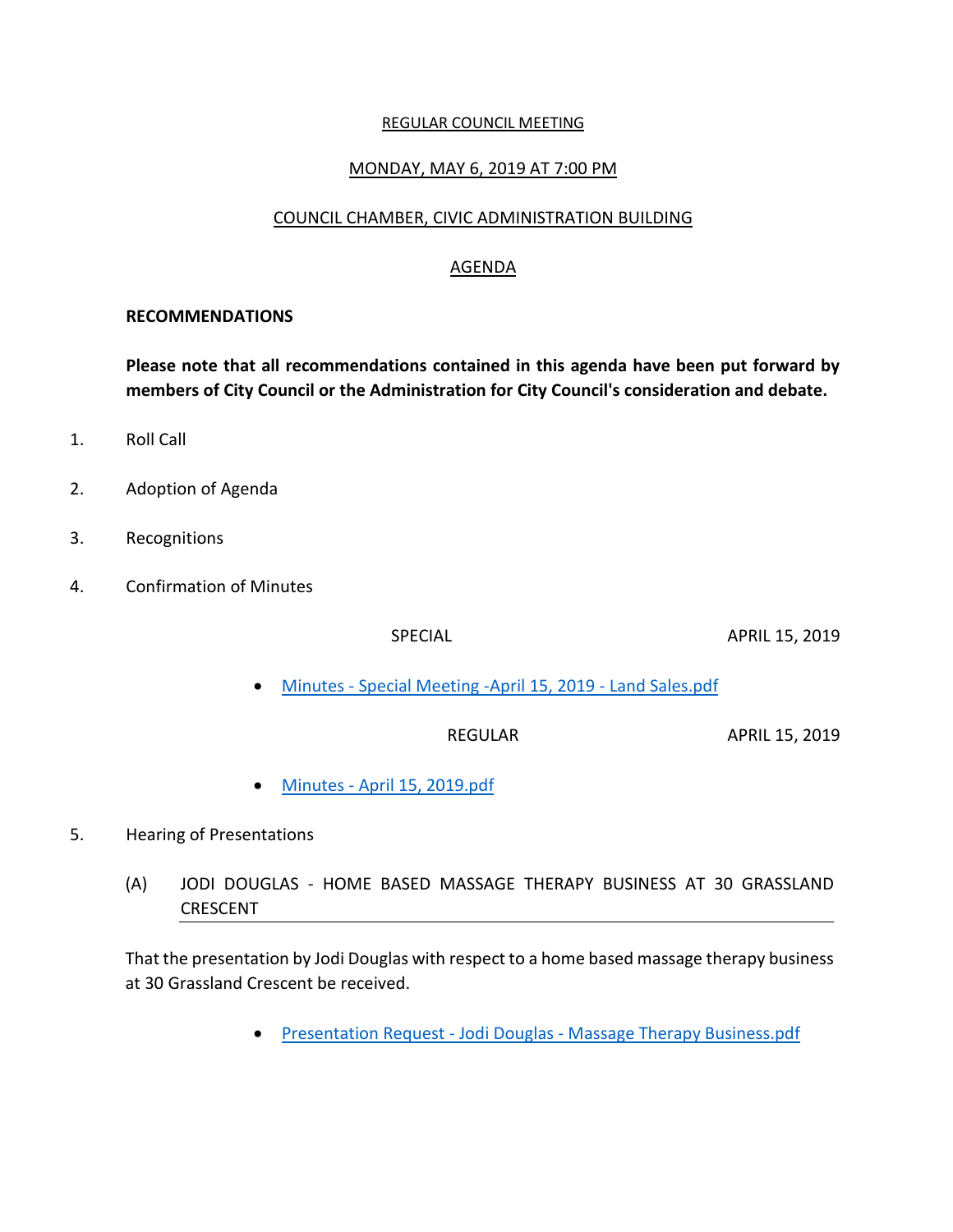# (B) MAUREEN KRAUSS, HTFC PLANNING & DESIGN - RECREATION AND COMMUNITY FACILITIES MASTER PLAN UPDATE

That the presentation by Maureen Krauss of HTFC Planning & Design with respect to the Recreation and Community Facilities Master Plan update be received.

Presentation Request - Maureen Krauss - [HTFC Planning & Design.pdf](https://paperlesscouncil.brandon.ca/attachments/A_2019/HOP_ODYWQCJHQEPZFVFUVZGUNJZIQHKDEECHVBJOAFBZMUVEANJXUDX_Presentation%20Request%20-%20Maureen%20Krauss%20-%20HTFC%20Planning%20&%20Design.pdf)

# (C) DEAN ARNILL, WESTERN ASPHALT PRODUCTS - DEVELOPMENT AGREEMENT FOR LIMESTONE ROAD

That the presentation from Dean Arnill of Western Asphalt Products with respect to the proposed amendments to the development agreement for Limestone Road be received.

- Presentation Request Dean Arnill [Western Asphalt Products.pdf](https://paperlesscouncil.brandon.ca/attachments/A_2019/HOP_JTDXOXMPKDGAJQAFFVUNUAKBQUCUJJBZHAESFKMFHBZESQMZOPH_Presentation%20Request%20-%20Dean%20Arnill%20-%20Western%20Asphalt%20Products.pdf)
- 6. Community Comments/Feedback

The public is invited to come forward to the podium to ask questions on any item appearing on the agenda for this evening's meeting. A total of 15 minutes will be allowed for this question period.

- 7. Hearing of Delegations
- 8. Public Hearings
- 9. Communications & Petitions
- 10. Committee Reports

| (A) | <b>COMMITTEE OF THE WHOLE</b> | VERBAL | APRIL 15, 2019 |
|-----|-------------------------------|--------|----------------|
|-----|-------------------------------|--------|----------------|

That the verbal report of the Committee of the Whole Meeting of City Council held April 15, 2019 with respect to the proposed sale and development of 1201 Pacific Avenue, and the sale of 1501 Patricia Avenue be received.

| (B) | <b>KEYSTONE CENTRE</b> | <b>VERBAL</b> | MAY 6, 2019 |
|-----|------------------------|---------------|-------------|
|     |                        |               |             |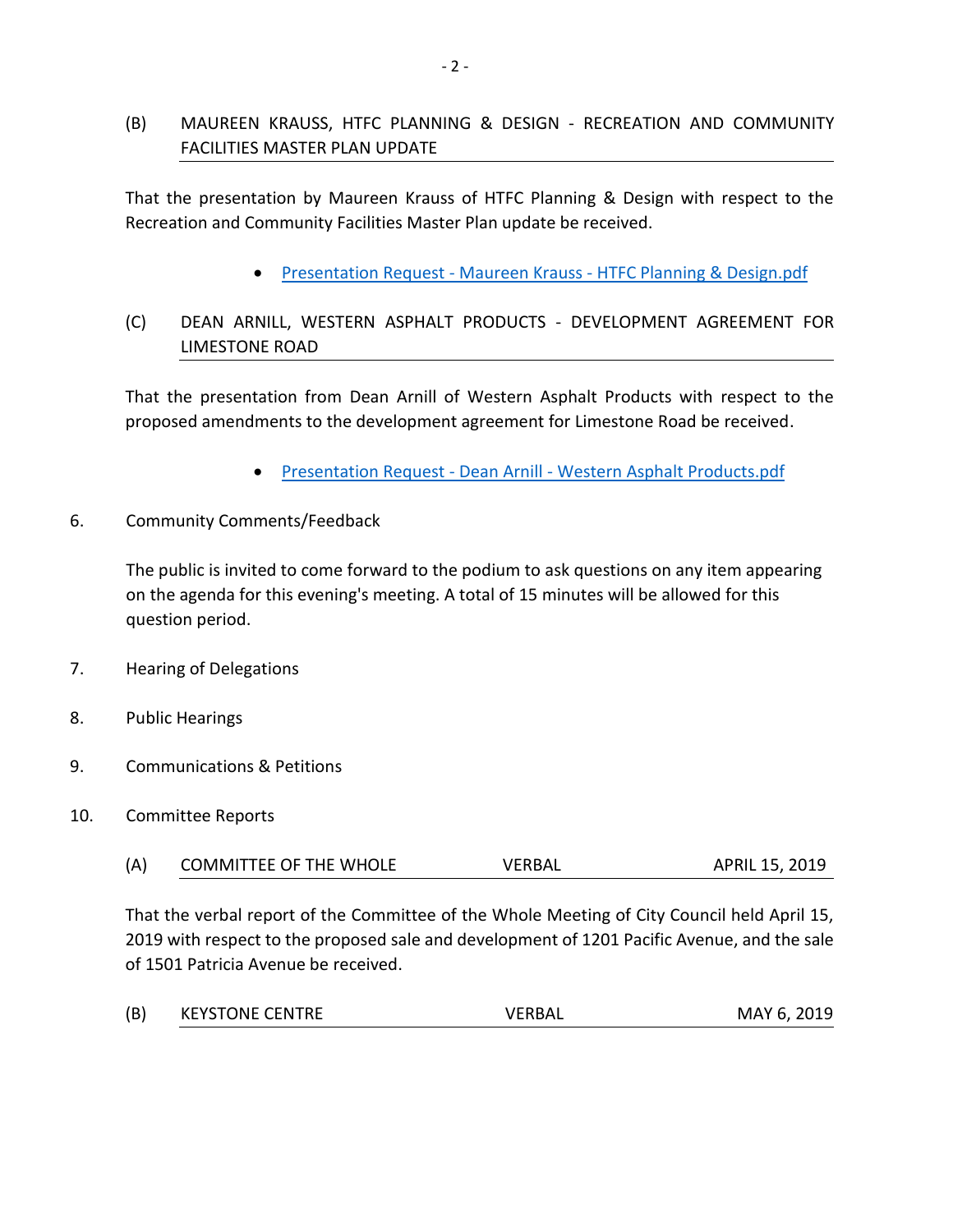- 11. Enquiries
- 12. Announcements
- 13. General Business
	- (A) HOME BASED BUSINESS LICENSE APPLICATION MASSAGE THERAPY AT 30 GRASSLAND CRESCENT

That the application of Jodi Douglas Massage Therapy to operate a massage therapy business as a home based business at 30 Grassland Crescent be approved.

[Home Based Business License Application -](https://paperlesscouncil.brandon.ca/attachments/A_2019/GEN_BQQYTGHLQCVRFULZDTFYOXACUWOKAOIPMGEDLFCRNTXODRUDGOH_Home%20Based%20Business%20License%20Application%20-%2030%20Grassland%20%20Cresc.pdf) 30 Grassland Cresc.pdf

## (B) BRANDON RECREATION AND COMMUNITY FACILITIES MASTER PLAN

That the Brandon Recreation and Community Facilities Plan prepared by HTFC Planning and Design and attached to the report of the Director of Community Services dated April 26, 2019, be adopted.

- [Brandon Recreation and Community Facilities Master Plan.pdf](https://paperlesscouncil.brandon.ca/attachments/A_2019/GEN_PFVBSBOUNYNGFRJTLWJJCLNYARSNANDYPBAAWDZGQTCFFHYNCBX_Brandon%20Recreation%20and%20Community%20Facilities%20Master%20Plan.pdf)
- [Recreation Master Plan -](https://paperlesscouncil.brandon.ca/attachments/A_2019/GEN_DBAHSDCAOGTMJXHAXITYDYFAKFDHTTAVMFCMLUABPWVDZYRFSKK_Recreation%20Master%20Plan%20-%20FINAL.pdf) FINAL.pdf
- Appendices [Recreation Master Plan.pdf](https://paperlesscouncil.brandon.ca/attachments/A_2019/GEN_UKLVXDJXAUTXREYEQGBQFYNWBOINIDXMIMQHMXEHYXVQNNLYHVU_Appendices%20-%20Recreation%20Master%20Plan.pdf)

# (C) 2019 CONTRACT A - ROADBUILDING WORKS

That the bid from Allen & Bolack Excavating Ltd. to carry out 2019 Contract A - Roadbuilding Works as per tender and specifications at a cost of \$942,775.16 (net of GST) be accepted and that the additional funding requirement of \$185,000 be approved to be expended from the Gas Tax Reserve.

Tender - [Contract A Roadbuilding Works.pdf](https://paperlesscouncil.brandon.ca/attachments/A_2019/GEN_FLPVYXASPAGAMZYIVYMEBXSJMQIMDXAKTIUNTHPLWQBRNCLNAZY_Tender%20-%20Contract%20A%20Roadbuilding%20Works.pdf)

# (D) 2019 CONTRACT D - CONCRETE WORKS

That the bid from Zenith Paving Ltd. to carry out 2019 Contract D - Concrete Works as per tender and specifications at a cost of \$522,251.93 (net of GST) be accepted.

Tender - [Contract D Concrete Works.pdf](https://paperlesscouncil.brandon.ca/attachments/A_2019/GEN_KIYLYHAUGCFAXXXWAXCYKGCUFJSUEPLIIMPUDOEKIGFFOCNMVJP_Tender%20-%20Contract%20D%20Concrete%20Works.pdf)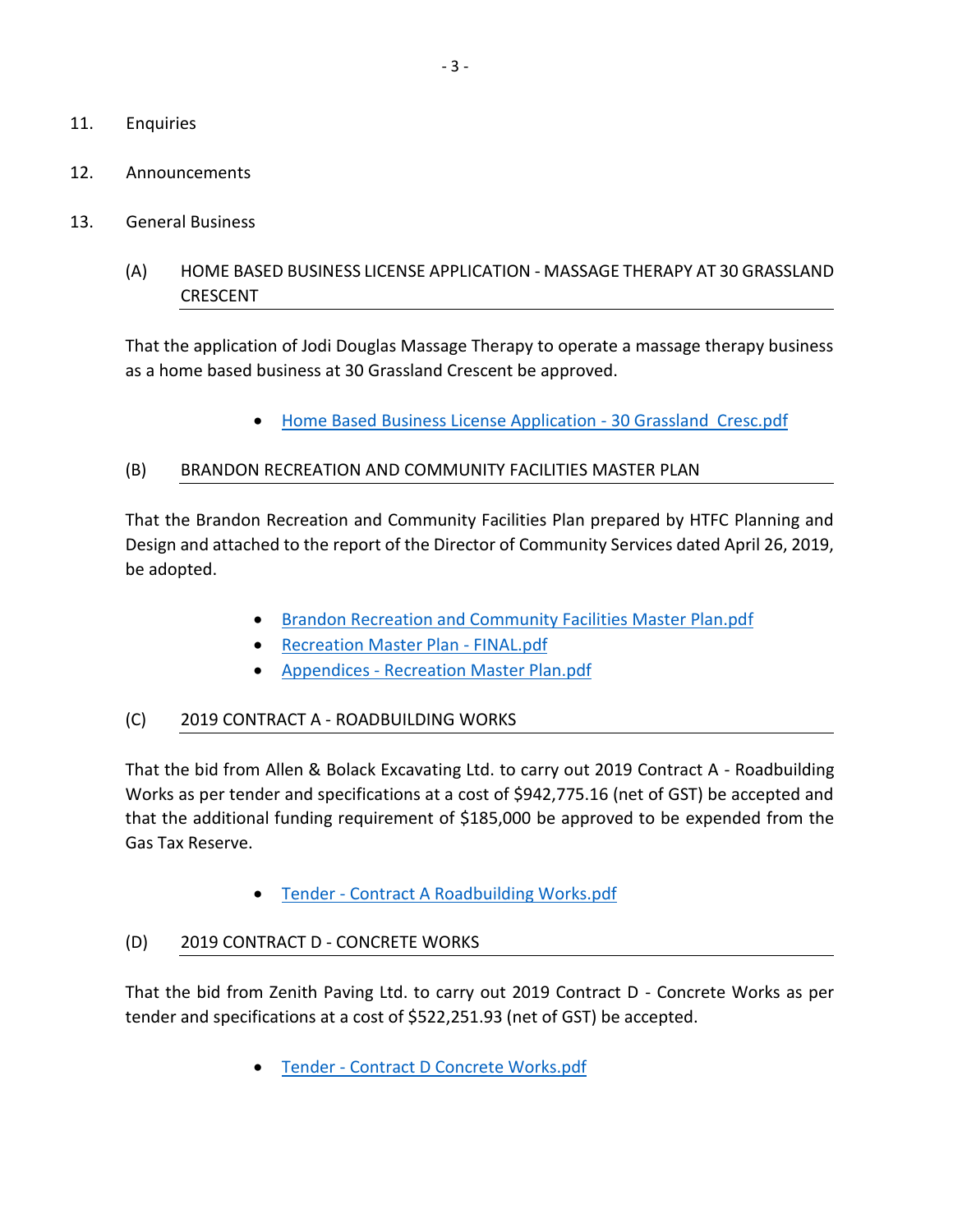## (E) 2019 CONTRACT E - DRAINAGE WORKS

That the bid from Allen & Bolack Excavating Ltd. to carry out 2019 Contract E - Drainage Works as per tender and specifications at a cost of \$521,064.95 (net of GST) be accepted.

**• Tender - [Contract E Drainage Works.pdf](https://paperlesscouncil.brandon.ca/attachments/A_2019/GEN_TLKPXUADKWLSLJTTXCZQLIMQAWCGHSQKAFZAIMMIWBGXRKNFDKE_Tender%20-%20Contract%20E%20Drainage%20Works.pdf)** 

## (F) AMENDMENT TO DEVELOPMENT AGREEMENT - 14, 20, 26 AND 38 LIMESTONE ROAD

That the City of Brandon amend the development agreement registered on 14, 20, 26, and 38 Limestone Road (Lots 1/2, Block 2, Plan 38009 BLTO, Lot 4, Plan 33862 BLTO, and Lot 3, Plan 34294 BLTO) to the following conditions:

1. Paragraph 10 of the preamble of the Original Agreement is hereby amended by deleting the following paragraph in its entirety:

 "AND WHEREAS Phase III would now include the construction of the balance of Limestone Road, Shale Road and Quartz Road (attached Schedule "D")."

2. Clause 6.a) of the Original Agreement is hereby amended by deleting the following paragraph in its entirety:

 "Construct Shale Road, the balance of Limestone Road and Quartz Road, including above and below ground infrastructure, Phase III shall be subject to a further Development Agreement between the Developers and the City."

And substituting the following paragraphs:

Clause 6. Conditions - Phase III:

- a) The Developer agrees this Amending Agreement be specific to the attached site plan (Schedule "A") and any variation from this attached concept may require the Developer to obtain approval from Brandon City Council who may request additional public input and who may also require amendment to this agreement;
- b) The Developer agrees to consolidate the following titles by way of a Plan of Survey:
	- i. Lot 1, Block 2, Plan 38009 (14 Limestone Road)
	- ii. Lot 2, Block 2, Plan 38009 (20 Limestone Road)
	- iii. Lot 4, Plan 33862 (26 Limestone Road); and
	- iv. Lot 3, Plan 34294 (38 Limestone Road)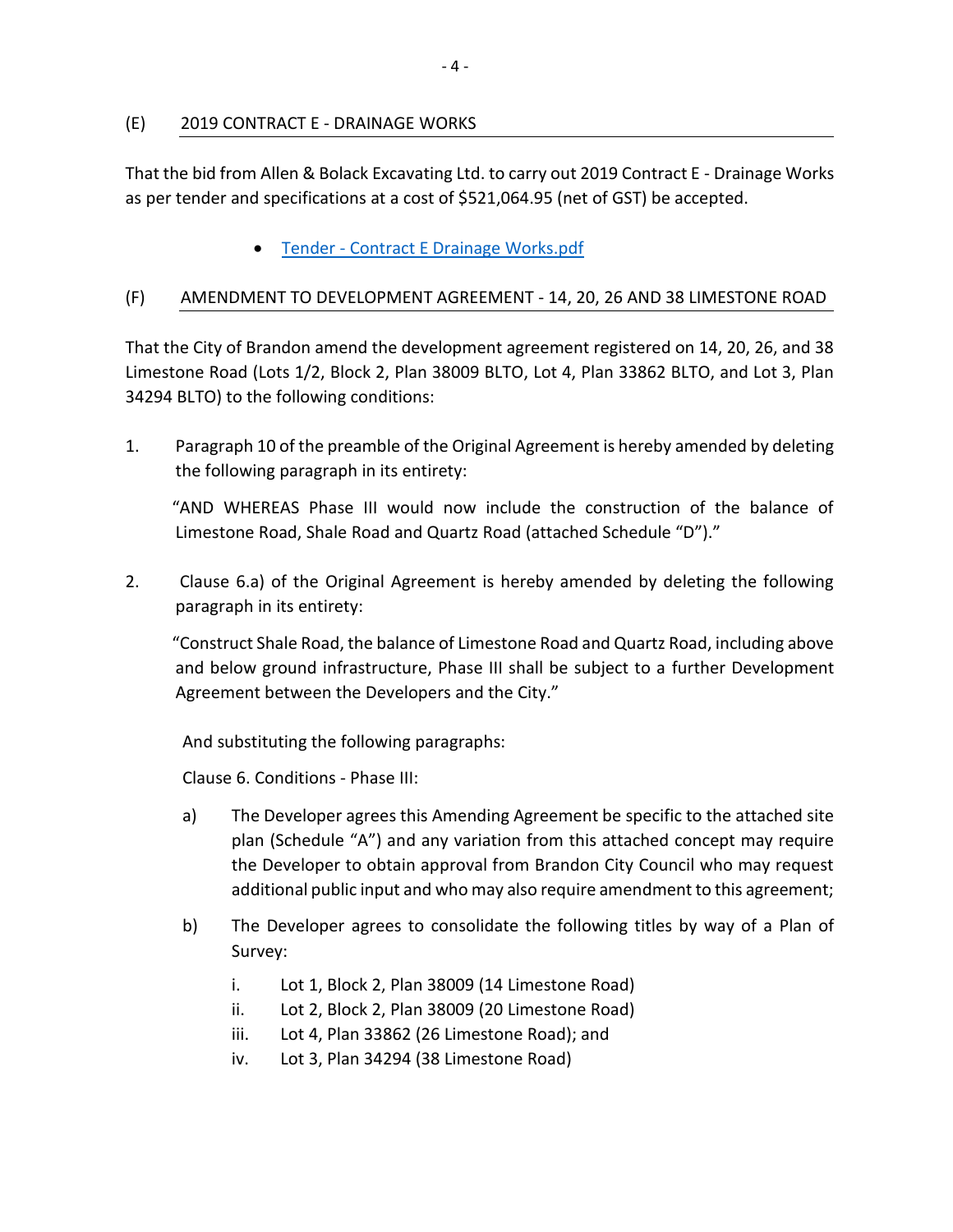The Plan of Survey is to be prepared by a professional Land Surveyor and must be registered in the Brandon Land Titles prior to any municipal improvements secured by way of this development agreement being placed on warranty with the City of Brandon.

- c) The Developer shall construct the westerly north/south leg of Limestone Road from Quartz Road, south to a minimum point of 10 meters past the southerly limit of Lot 2, Block 2, Plan 38009 (20 Limestone Road) to an industrial, gravel standard. The design of such is to be prepared by a professional engineer and will be subject to review and acceptance by the City Engineer.
- d) The Developer agrees that until such time as the asphalt surfacing is constructed for above noted section of road, the Developer will be responsible to maintain, at their sole cost, the section of road to a City standard, which includes, but is not limited to, grading and snow clearing.
- e) The Developer shall extend a 250mm watermain along the west leg of Limestone Road connecting at Richmond Avenue East, complete with any required appurtenances, south to a minimum point of 10 meters past the southerly limit of Lot 2, Block 2, Plan 38009 (20 Limestone Road). The design of such watermain is to be prepared by a professional engineer and will be subject to review and acceptance by the City Engineer.
- f) The Developer shall provide, upon completion of the water main extension and road construction, all test results and material test results as required by the Engineering Department.
- g) The Developer will submit, prior to the approval to construct the public water main and prior to the issuance of any development permits, a Storm Water Management Report for review and acceptance by the City Engineer.
- h) The Developer agrees that Lot 4, Plan 33862 (26 Limestone Road) and Lot 3, Plan 34294 (38 Limestone Road) will be developed with uses specifically associated with an asphalt plant and/or railside offloading facilities. Further subdivision of the lands or development of any unrelated uses on the Lands will require the Developer to enter into a new Development Agreement with the City for the construction of municipal above ground and/or underground improvements.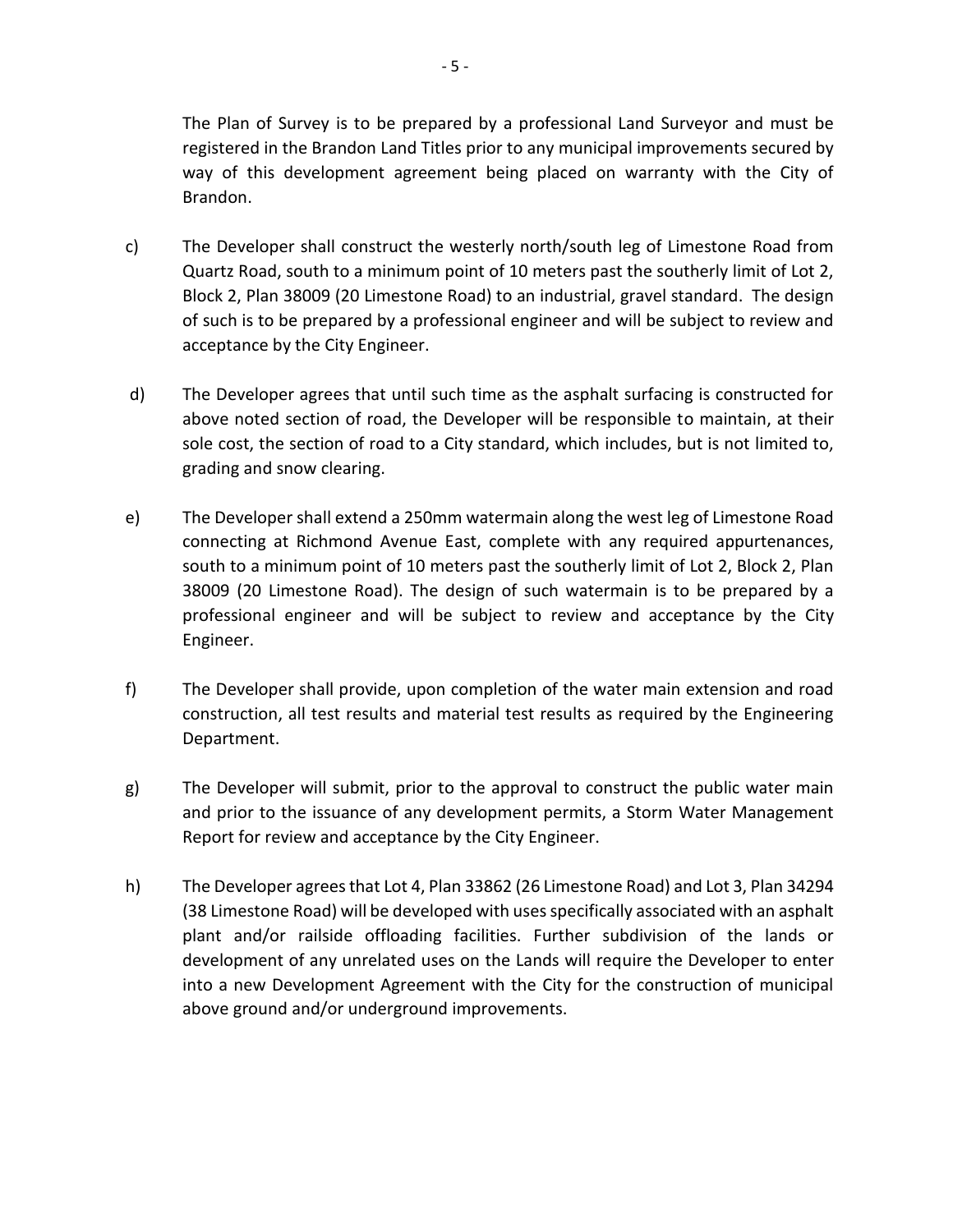- i) The Developer agrees to be responsible to maintain, at their sole cost, the unimproved, gravel east leg of Limestone Road from the southerly limit of Lot 3, Block 3, Plan 38009 (44 Limestone Road) to the southerly limit of the intersection of Limestone Road and Shale Road, until such time as the road is constructed to a industrial, paved standard. Such maintenance shall be to a City standard and include, but not be limited to, grading and snow clearing.
- j) The Developer shall submit, prior to the issuance of a development permit, a detailed cost estimate as prepared by their Consulting Engineer for the review and acceptance by the City Engineer.
- k) The Developer shall submit, upon acceptance of the detailed cost estimate however, prior to the issuance of a development permit, a Letter of Credit totalling 15% of the total cost of construction as outlined the in the detailed cost estimate.
- 3. Clause 9. of the Original Agreement is hereby amended by deleting the following paragraph in its entirety:

 "The Developers agree to furnish security for any and all of its obligations pursuant to this Development Agreement, by means of a Developer's Bond or Irrevocable Letter of Credit for the amount of \$100,000.00. "

And substituting therefor the following paragraphs:

- a) provide along with the submitted plan, a detailed cost estimate using pricing from the Developer's Consulting Engineer for the Municipal Above Ground and Municipal Underground Improvements, which will be located in the public right-of-way's or other offsite improvements for those Municipal Above Ground and Municipal Underground Improvements which will become assets of the City.
- b) The Developer agrees to furnish security for any and all of its obligations pursuant to this Development Agreement, by means of an Irrevocable Letter of Credit. The amount shall be equal to fifteen (15%) percent of the total cost of Municipal Above Ground and/or Underground Improvements to be constructed by the Developer, as outlined in the Detailed Cost Estimate provided to the City by the Developer.
	- [Request to Amend Development Agreement on 14, 20, 26 and 38](https://paperlesscouncil.brandon.ca/attachments/A_2019/GEN_ZOCYLNXKEGWITWRDRPZTINSWHNXCXSDFSHEHELCDBKYMPGEAHRU_Request%20to%20Amend%20Development%20Agreement%20on%2014,%2020,%2026%20and%2038%20Limestone%20Raod.pdf) [Limestone Road.pdf](https://paperlesscouncil.brandon.ca/attachments/A_2019/GEN_ZOCYLNXKEGWITWRDRPZTINSWHNXCXSDFSHEHELCDBKYMPGEAHRU_Request%20to%20Amend%20Development%20Agreement%20on%2014,%2020,%2026%20and%2038%20Limestone%20Raod.pdf)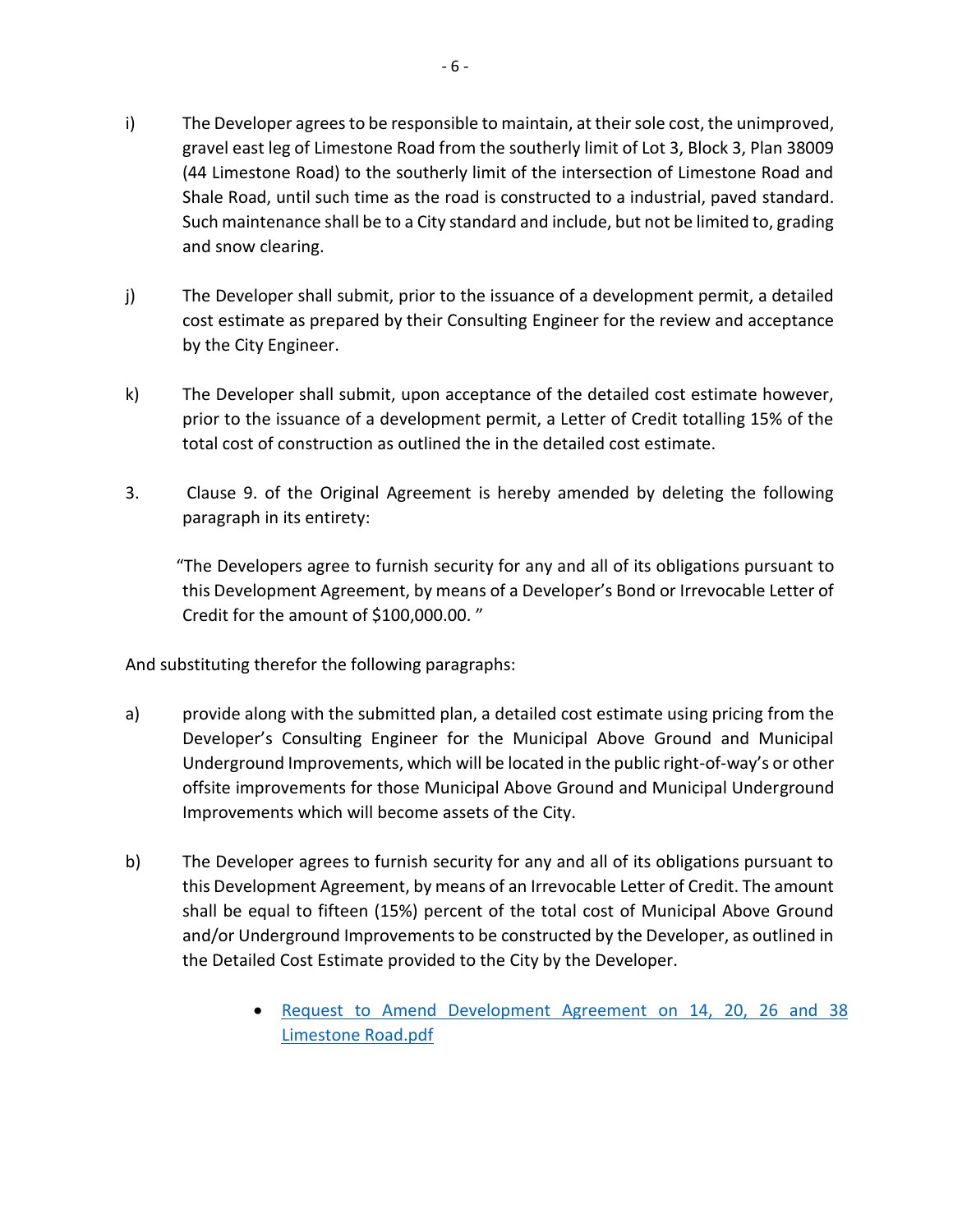14. By-Laws

## NO. 7238 TO ADOPT THE DOWNTOWN BRANDON SECONDARY PLAN 1ST READING

That By-law No. 7238 to adopt the Downtown Brandon Secondary Plan be read a first time.

By-law No. 7238 - [Adoption of Downtown Brandon Secondary Plan.pdf](https://paperlesscouncil.brandon.ca/attachments/A_2019/BYL_HERNPSZMFMLYBUROKCOVDFZFUUXQBGSUMXJDOTSBRRPSFWNFPFT_By-law%20No.%207238%20-%20Adoption%20of%20Downtown%20Brandon%20Secondary%20Plan.pdf)

# NO. 7239 TO AMEND ZONING BY-LAW NO. 7124 – UPDATE TO REGULATIONS AND STANDARDS AND REMOVAL OF HUB ZONE 1ST READING

That By-law No. 7239 to amend Zoning By-law No. 7124 to incorporate downtown zoning updates be read a first time.

- By-law No. 7239 [Amend Zoning By-law No. 7124 re downtown zoning](https://paperlesscouncil.brandon.ca/attachments/A_2019/BYL_IFNCQFYCFLBXEJFYDQXXNKYUTZWXRXIHTFVDFPXTWIKGIQSKLBF_By-law%20No.%207239%20-%20Amend%20Zoning%20By-law%20No.%207124%20re%20downtown%20zoning%20updates.pdf)  [updates.pdf](https://paperlesscouncil.brandon.ca/attachments/A_2019/BYL_IFNCQFYCFLBXEJFYDQXXNKYUTZWXRXIHTFVDFPXTWIKGIQSKLBF_By-law%20No.%207239%20-%20Amend%20Zoning%20By-law%20No.%207124%20re%20downtown%20zoning%20updates.pdf)
- NO. 7242 TO OPEN A PORTION OF 26TH STREET LOCATED BETWEEN MARYLAND AND PATRICIA AVENUES IN SW ¼ 10-10-19 WPM 1ST READING

That By-law No. 7242, to legally open the parcel (Ely 33 feet of SW 1/4 10-10-19 WPM) located between Maryland and Patricia Avenues as an extension of 26th Street to the south, be read a first time.

- By-law No. 7242 [Open Public Lane between Maryland and Patricia](https://paperlesscouncil.brandon.ca/attachments/A_2019/BYL_ASFXKEDUJOEPEOFPJLHTRNGOIXFCODMHWYDJRAMHPVOCDMPYILP_By-law%20No.%207242%20-%20Open%20Public%20Lane%20between%20Maryland%20and%20Patricia%20Avenues.pdf)  [Avenues.pdf](https://paperlesscouncil.brandon.ca/attachments/A_2019/BYL_ASFXKEDUJOEPEOFPJLHTRNGOIXFCODMHWYDJRAMHPVOCDMPYILP_By-law%20No.%207242%20-%20Open%20Public%20Lane%20between%20Maryland%20and%20Patricia%20Avenues.pdf)
- NO. 7244 TO WIDEN THE EXISTING NORTH/SOUTH LANE LOCATED EAST OF LOTS 11/23, BLOCK 3, PLAN 202 1ST READING

That By-law No. 7244, to widen the existing north/south public lane by 1m, located east of Lots 11-23, Block 3, Plan 202 BLTO north of Aagard Avenue between 18th and 19th Streets, be read a first time.

> By-law No. 7244 - [widen lane north of Aagard Avenue between 18th and](https://paperlesscouncil.brandon.ca/attachments/A_2019/BYL_TWZZKZHDFSFKBHXEMXLRVFYRIAWYSZHMBBEWNOBHUMQXSSICEXG_By-law%20No.%207244%20-%20widen%20lane%20north%20of%20Aagard%20Avenue%20between%2018th%20and%2019th%20Streets.pdf)  [19th Streets.pdf](https://paperlesscouncil.brandon.ca/attachments/A_2019/BYL_TWZZKZHDFSFKBHXEMXLRVFYRIAWYSZHMBBEWNOBHUMQXSSICEXG_By-law%20No.%207244%20-%20widen%20lane%20north%20of%20Aagard%20Avenue%20between%2018th%20and%2019th%20Streets.pdf)